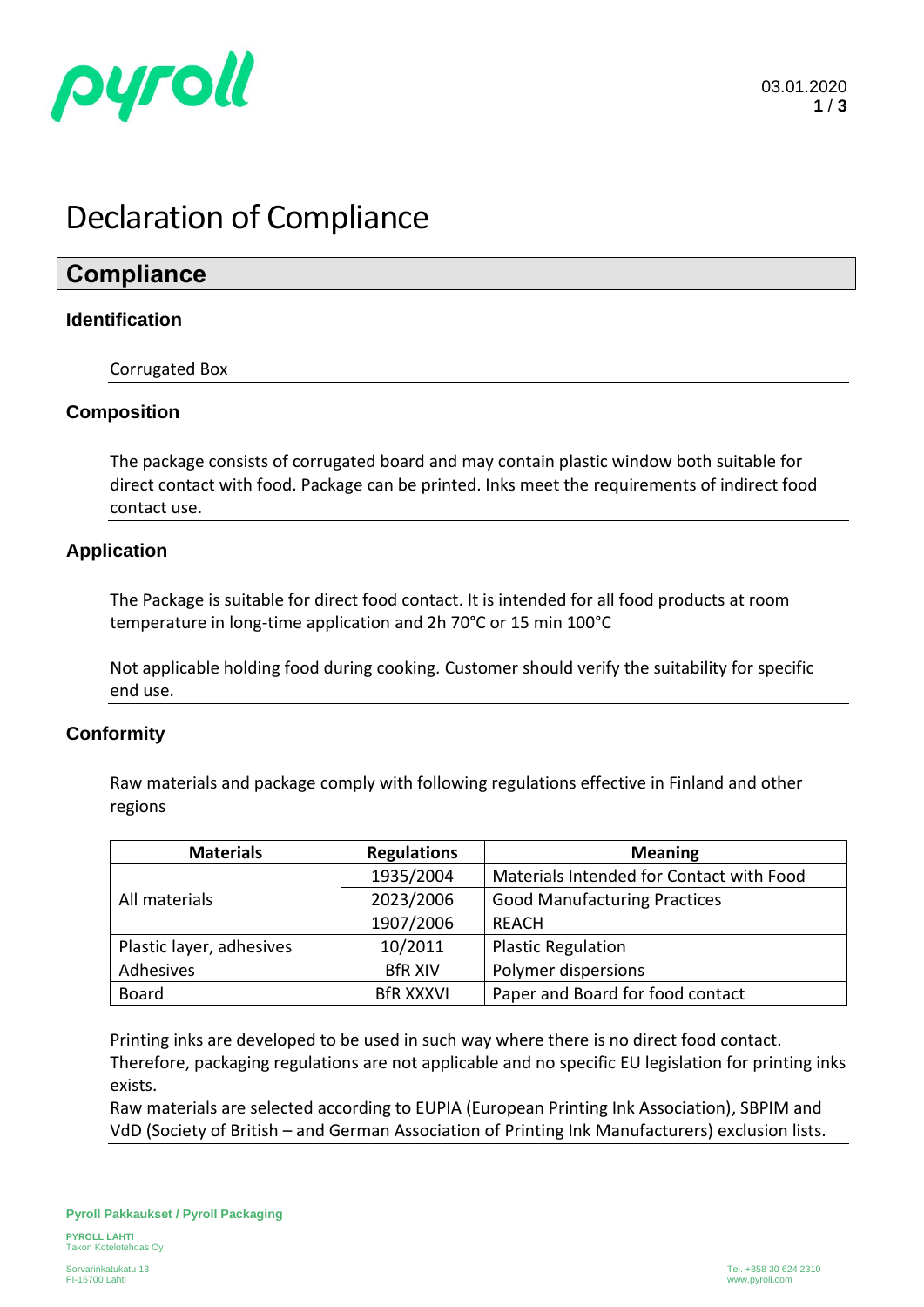

### **Analyses**

#### **Migration**

Migration testing is conducted to similar type of material with following simulants in conditions listed below. The overall migration limit of 10 *mg/dm²* was maintained throughout.

| Simulant    | (°C)<br>「emp | Time    | <b>Properties</b> |
|-------------|--------------|---------|-------------------|
| 95% Ethanol | 40           | 10 days | SetOff            |

Substances with specific migration limits (SML) can be present in the package in quantities below the limits set for each substance.

#### **Dual-Use**

The package may contain following Dual-Use – substances according to supplier statements and tests performed by producer of the package:

| <b>Name</b>           | CAS#         | <b>EU Ref#</b> | <b>E-Code</b> |
|-----------------------|--------------|----------------|---------------|
| Acetaldehyde          | 0000075-07-0 | 10060          |               |
|                       |              | 12130          |               |
| Adipic acid           | 0000124-04-9 |                | E 355         |
| Aluminium silicate    | 0012141-46-7 | 62720          | E 559         |
| Citric acid           | 0000077-92-9 | 14680          | E 330         |
|                       |              | 44160          |               |
| Glycerol ester        | 0736150-63-3 | 55910          | E 471         |
| Magnesium silicate    | 0001343-88-0 | 85601          | E 553b        |
|                       | 0006915-15-7 | 19965          | E 296         |
| Malic acid            |              | 65020          |               |
|                       | 0007664-38-2 | 23170          | E 338         |
| Phosphoric acid       |              | 72640          |               |
| Polyethylene glycol   | 0025322-68-3 | 23590          | E 1521        |
|                       |              | 76960          |               |
| Silicon dioxide       | 0007631-86-9 | 86240          | E 551         |
| Sodium hydroxide      | 0001310-73-2 | 86720          | E 524         |
| Sodium nitrate        | 0007631-99-4 |                | E 251         |
| Sodium sulphate       | 0007757-82-6 |                | E 514         |
| Sorbitan monolaurate  | 0001338-39-2 | 87600          | E 493         |
| Sorbitan monostearate | 0001338-41-6 | 87840          | E 491         |
| Talc                  | 0014807-96-6 | 92080          | E 553a        |
| Xanthan gum           | 0011138-66-2 | 95935          | E 415         |